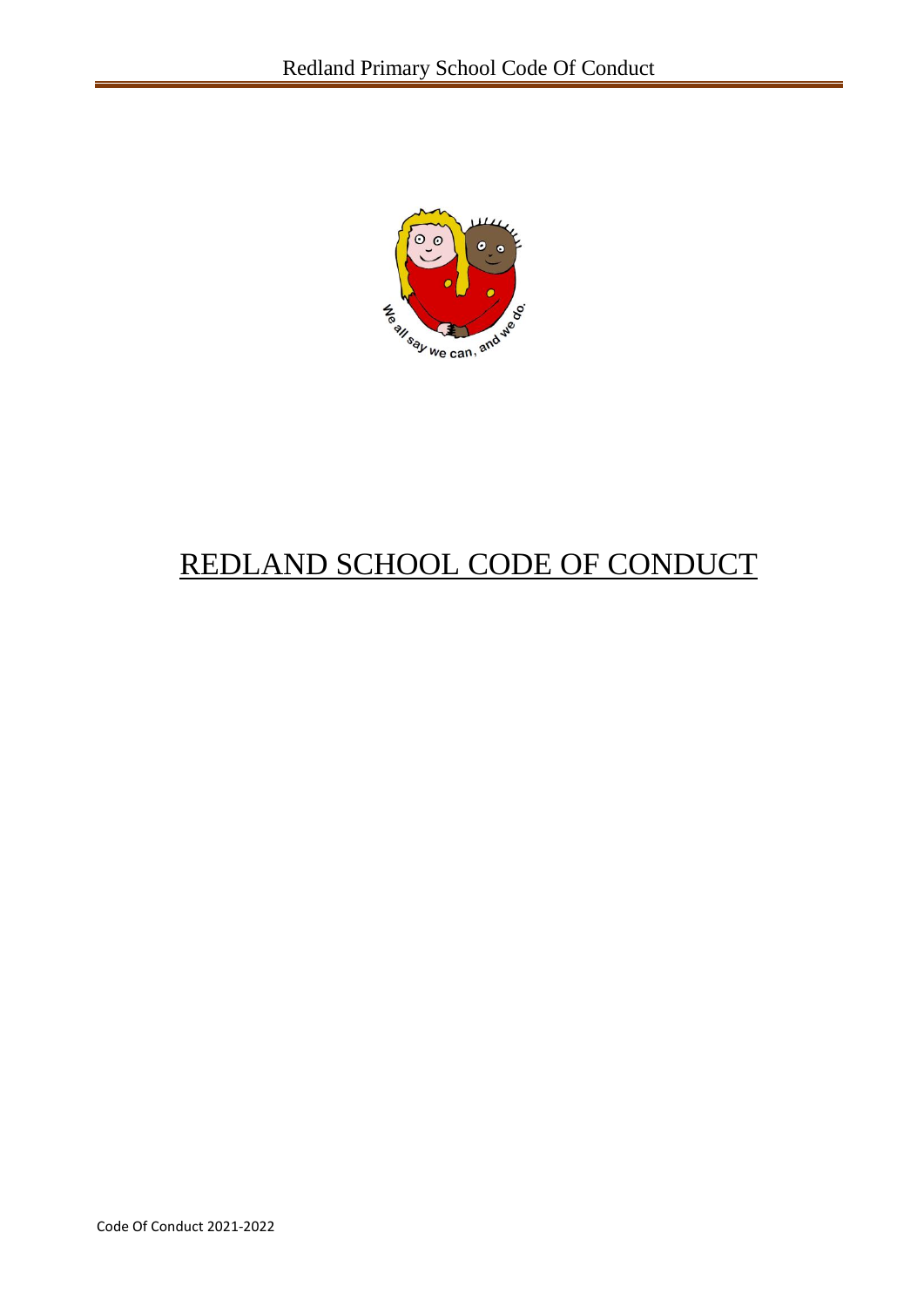# **Redland Primary School Code of Conduct for Safer Practice**



This policy is based upon the document 'Guidance for Safer Working Practice for those Working with Children and Young People in Education Settings' (October 2015) It should be read should be read alongside 'Keeping Children Safe in Education' (September 2021) and other school policies including

- Safeguarding and Child Protection policy
- Behaviour policy
- Positive Handling policy
- Whistleblowing policy

The Code of Conduct will be provided to all staff, including temporary staff and volunteers, as part of the induction process.

## **Introduction**

This document provides a guide for all adults working in schools (including staff, governors, volunteers and visitors) about acceptable and desirable conduct to safeguard both adults and pupils. It refers to and complements other policies and guidance in our school

Always remember that while you are caring for other people's children, you are in a position of **trust** and your responsibilities to them and the organisation must be uppermost in your mind at all times. The child's welfare is paramount (Children Act 1989).

This Code of Conduct relates to behaviours in school, in the vicinity of the school and away from school when on school-related activities.

Redland School staff and volunteers are advised to maintain an attitude of 'it could happen here' as far as safeguarding is concerned. When concerned about the welfare of a child, staff and volunteers should always act in the interests of the child.

At Redland School

- Veronika Joy is the Head Teacher and Designated Safeguarding Lead
- Rachel Griffiths is the SENCO and Deputy Designated Safeguarding Lead

All Staff must be familiar with the school Safeguarding and Child Protection policy and procedures and local child protection arrangements, and understand their responsibilities to safeguard and protect children and young people.

## **Confidentiality and Information sharing**

As part of their responsibilities, staff may be given highly sensitive or private information. The storing and processing of personal information about pupils is governed by the Data Protection Act 2018 and the General Data Protection regulation (GDPR). Such information should be kept confidential and shared on a need-to-know basis only. Everyone responsible for using personal data has to follow strict rules called 'data protection principles'. They must make sure the information is: used fairly, lawfully and transparently.

Code Of Conduct 2021-2022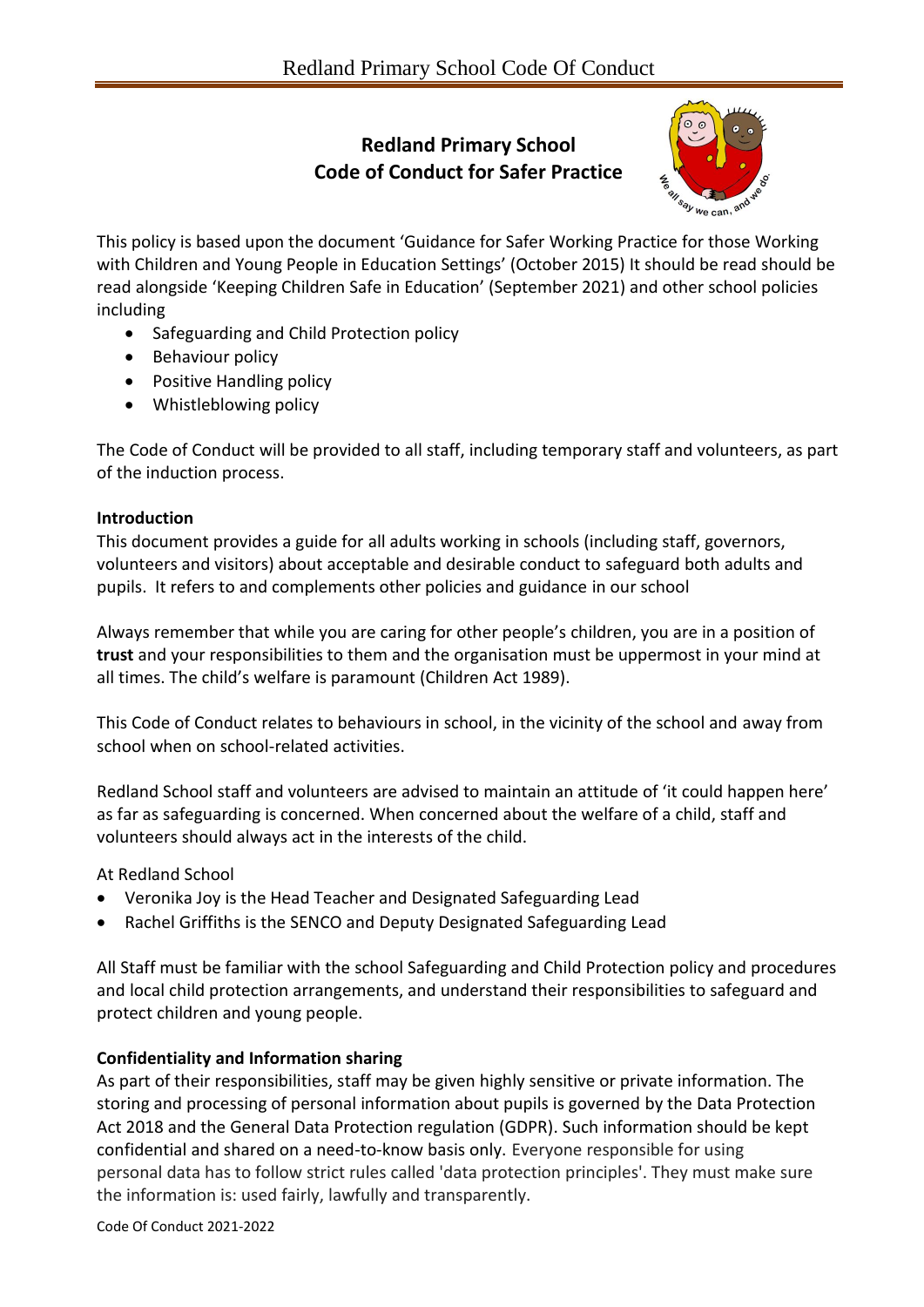*This means we should:*

- treat as **confidential** any sensitive information (e.g. about home circumstances, personal information, incidents in school, financial information) we may acquire or be given and not disclose it outside of school or within school to anyone who falls outside the group of people who 'need to know.'
- ensure that any data we may hold on staff, children or the school is kept secure and in line with GDPR guidelines.
- never leave documents with children's personal data or sensitive information lying around – make sure it is secured in the classroom/school building and is always collected from a copier or printer.

## **Personal Safety**

We must do all we can to keep children and staff physically safe.

*This means we should:*

- assess risk if we plan to get children to lift, climb or jump, or if any food or drink is to be consumed.
- report immediately any accident which may occur to us or a child and ensure they are recorded correctly
- keep all fire exits clear from obstruction
- keep the building and grounds safe and for purpose
- be aware of the risks of working alone in the school
- ensure school security is appropriate and working, i.e. keypads on doors, key fobs, entry codes, gates and access points

## **Propriety and Behaviour**

All of us have a responsibility to maintain public confidence in our ability to safeguard the welfare and best interests of young people.

*This means we should:*

- provide a good example and a positive role model at all times
- take responsibility for upholding the reputation of the school and building trust and confidence in it
- listen to children, by being approachable and take every opportunity to raise their selfesteem
- challenge all inappropriate behaviour

## *We should not:*

- use any form of physical or emotional punishment
- smoke or vape anywhere on the school site or in front of any child who attends the school.
- use, or have on show, any smoking or vaping paraphernalia anywhere on the school site.
- use non-prescribed drugs, or be under the influence of alcohol in a working capacity, or in a manner which would bring the school into disrepute.
- behave in a way that might frighten or demean any child
- undermine confidence in the school by making derogatory or personal comments in the community (including virtual communities such as social media) relating to staff, children,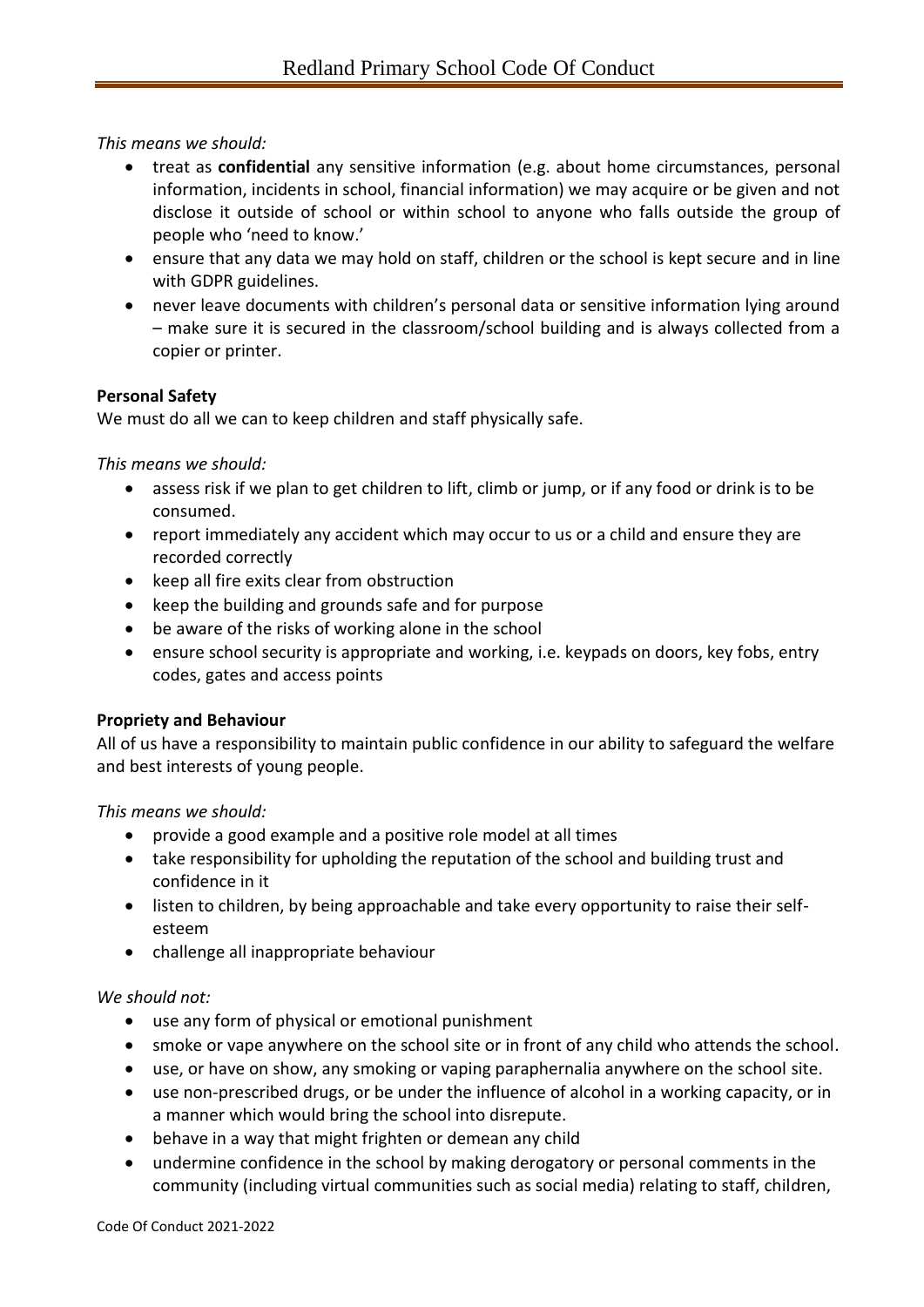volunteers or the school itself. If we have a genuine concern, use the appropriate channels to inform the head teacher or governors (also see Whistleblowing Policy).

• use language that could humiliate or embarrass a child, parent, member of staff or visitor.

## **Equality**

The school treats all children equally and as individuals with unlimited potential

*This means that:*

- we do not use stereotypical language or ideas
- we do not use any racist, sexist, discriminatory or offensive language
- we do not discriminate favourably or unfavourably towards any child

#### **Maintaining privacy and professional boundaries**

*This means that we should…*

- ensure our relationships with pupils remain on a professional footing be friendly but not a friend
- avoid being alone with a child. When this is unavoidable, ensure another colleague or volunteer knows what you are doing and where you are.
- ensure that relationships with parents and other staff members remain professional, personal relationships between a member of staff and a parent are deemed inappropriate.

#### *We should not:*

- invite a child to our home or arrange to see them outside set activity times
- contact or accept contact with a pupil through social networking
- engage in rough or physical games with children.
- enter into a personal relationship with parents of children in the school.

#### **Gifts, Rewards and Favouritism**

Children will often bring gifts for members of staff or volunteers. These are a gesture of goodwill and should be responded to in the same spirit. Also, the use of rewards can be part of good classroom practice to encourage effort. However, we should be aware of the following guidance:

- Gifts of a high monetary value should be referred to the headteacher; it may not be appropriate to receive these
- We should be aware that giving a reward or a gift to a child might be misinterpreted as a gesture either to bribe or groom a young person
- When giving rewards, we must avoid the perception of favouritism or unfairness

#### **Infatuations**

If any staff member or volunteer becomes aware that a young person has developed an infatuation for them, this should be immediately referred to the headteacher.

#### **Dress and Appearance**

The personal appearance of staff and volunteers must at all times uphold the expectations in this Code of Conduct.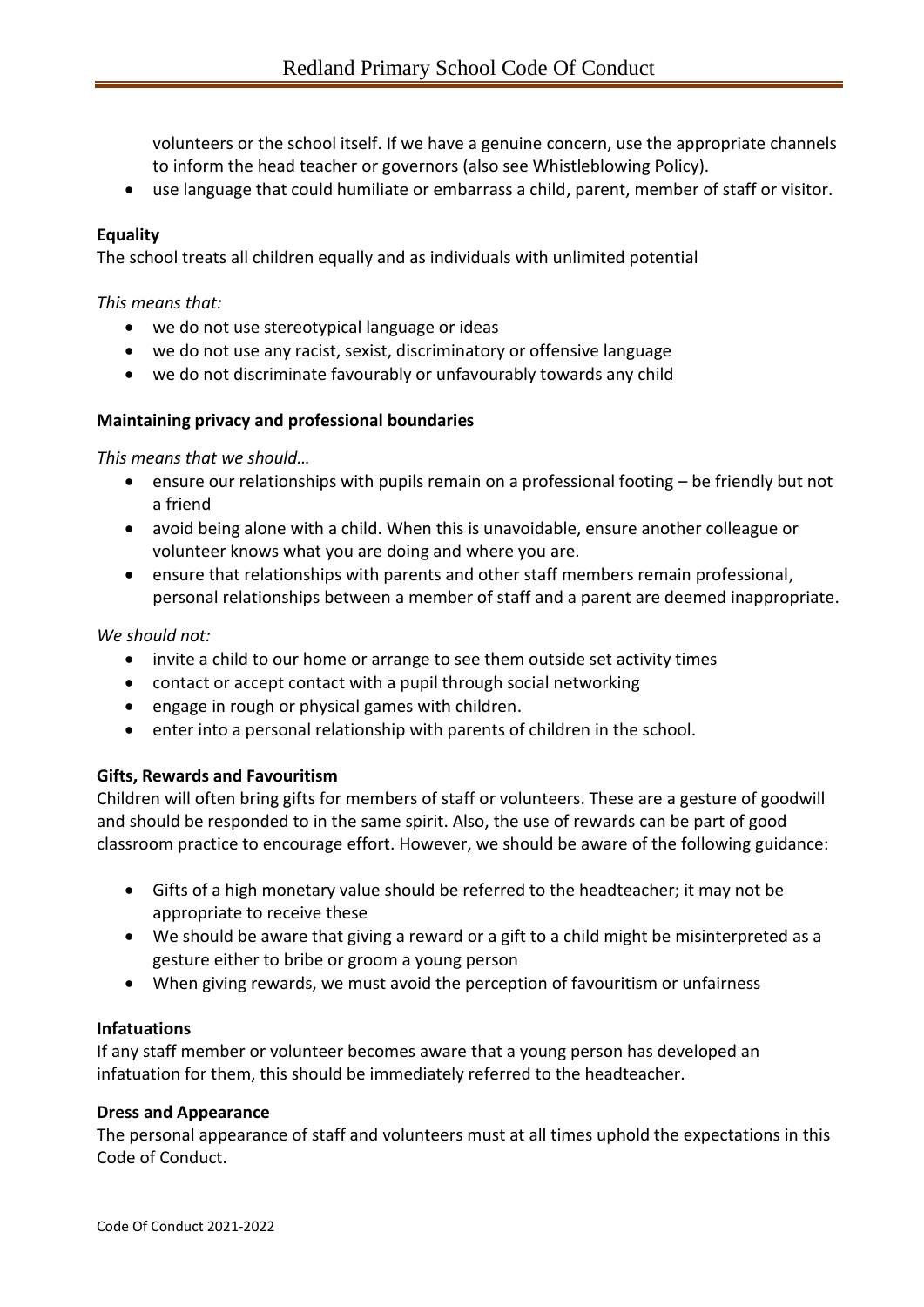## *This means we should:*

- dress in a professional manner
- wear clothes suitable for school activities
- wear the school ID badge/lanyard
- dress in a way which is not revealing
- maintain high standards of cleanliness and personal tidiness

*We should not:* 

- wear clothes that have inappropriate slogans or images on them
- wear clothes that are too short, low cut or see-through

## **Communication with Young People** *(including the Use of Technology)*

Dialogue between adults and children, including that which uses technology, is an important part of teaching and learning. However, we must ensure that we maintain appropriate boundaries when communicating with children. Please also see Responsible Use of ICT and Laptop policy.

*This means that we should not*:

- write letters to, text or email children unless this is part of a learning activity, or part of a class activity (e.g. writing to a child in hospital) and then it must be an open activity using school equipment (and never personal equipment/phones or email addresses)
- communicate with a child via social networking sites

#### **Use of Social Networking Services**

*Please refer to the WSCB Social Networking Policy 2015. In particular, we should not:*

- undermine confidence in the school by making derogatory or personal comments in the community (including virtual communities such as social media) relating to staff, children, volunteers or the school itself. If we have a genuine concern, use the appropriate channels to inform the head or governors (also see Whistleblowing Policy)
- communicate with or accept requests from pupils or ex pupils via social networking sites

## **Social Contact**

Staff and volunteers should not make social contact with young people, and should consider any social contact with parents carefully.

## **Physical Contact**

It is crucial that in all circumstances, we should only touch students in ways which are appropriate to our professional or agreed role and responsibilities.

*This means we should:*

- abide by the Policy on Positive Handling and Physical Restraint
- only touch pupils for professional reasons, and when this is necessary and appropriate for the pupil's wellbeing or safety (more guidance on this is set out in the DfES Guidance for Safer Working Practice referred to above)
- if physical contact is appropriate, we should, if possible, ask the young person if they are happy for this to happen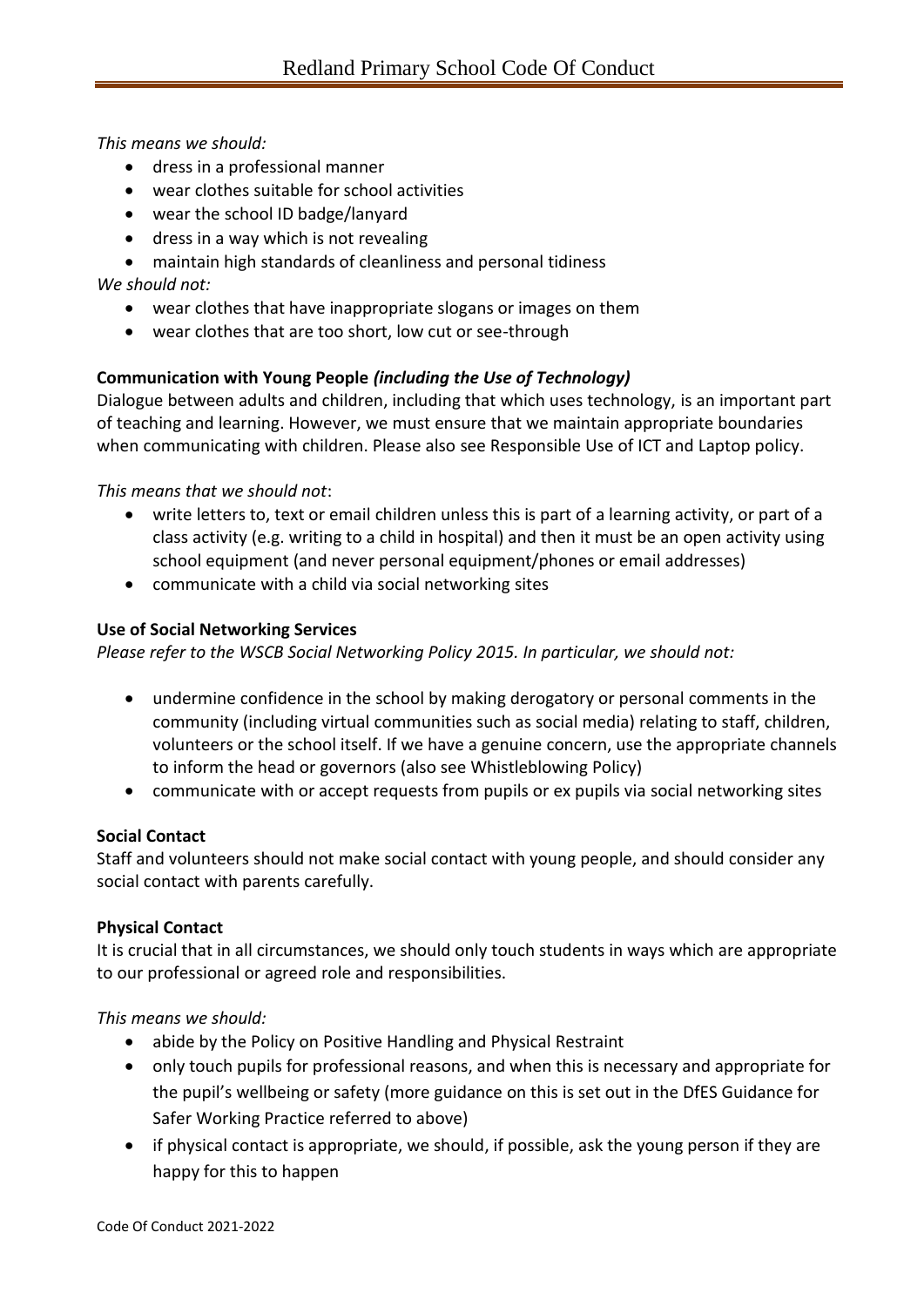## **Staff/pupils relationships and sexual contact**

Any relationship formed between an adult and a child or young person with whom they work, regardless of whether the child or young person consents or not, may be regarded as a criminal offence and will always be a matter for disciplinary action.

In particular our attention is drawn to the provisions of the Sexual Offences Act 2003, which creates a criminal offence of abuse of a position of trust (when a person aged 18 or over is in a 'position of trust' with a person under 18 and engages in sexual activity with or in the presence of that child, or causes or incites that child to engage in or watch sexual activity. This includes using sexualised language).

## **Behaviour Management**

All pupils have a right to be treated with respect and dignity even in those circumstances where they display difficult or challenging behaviour.

*When dealing with challenging behaviour, we…*

- abide by the Behaviour Policy and the Policy on Positive Handling and Physical Restraint
- use de-escalation techniques and/or Team Teach strategies
- restrain a child as a last resort and where the safety of the child or others is compromised (any physical restraint should be reported to the DSL/DDSL and documented in the 'red book' entitled Behavioural Management/Use of Restrictive Physical Intervention)
- volunteers and visitors must inform a member of staff if a child does not behave well
- volunteers and visitors must **not** use physical restraint with a pupil they must seek help from a member of staff

## **Students in distress**

We should use our professional judgement to comfort or reassure a student in an age-appropriate way whilst maintaining clear professional boundaries. Spontaneous affection from children is natural and should be received in the spirit in which it is meant, but children should be helped to understand the idea of personal space as they grow older.

*This means we should…*

- reassure or comfort in appropriate ways, such as a hand on a shoulder, an arm around a shoulder or holding a hand.
- be aware that as children get older, e.g. Year 5 or 6, it is less appropriate to comfort physically and a more professional distance should be kept
- teach younger children to ask if they want a hug from an adult
- discourage all children from sitting on an adult's lap

## **Intimate Care/Personal Care**

- All staff must follow the school Intimate Care Policy
- We always prompt children to carry out personal care themselves and, if they cannot manage, we ask if they would like help.
- We get a colleague to assist us in these circumstances.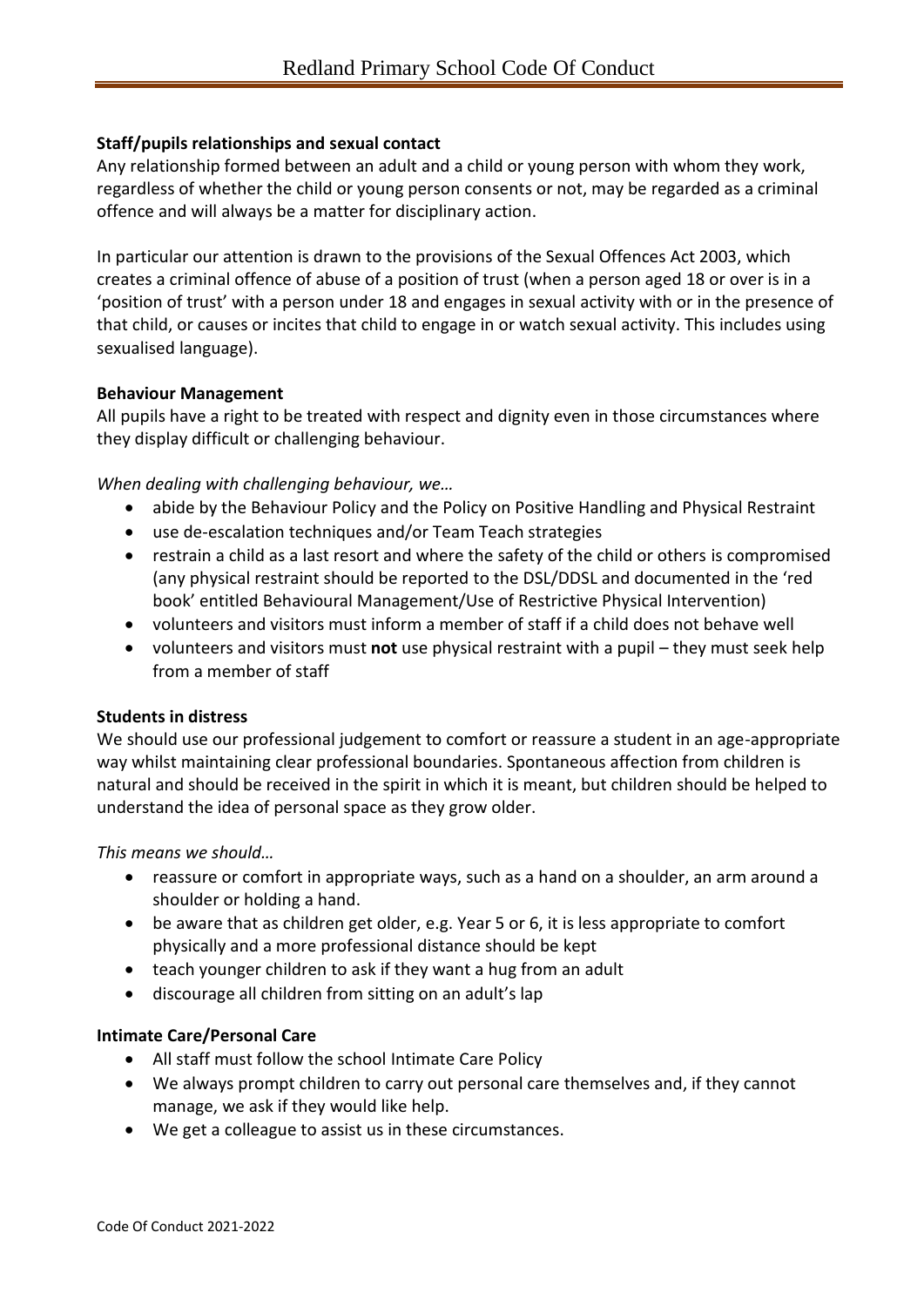## **First Aid and Administration of Medication**

- Appropriate training will be provided before an individual takes on a role which may require administering first aid or medication
- A health care plan will be drawn up when advised by health professionals
- Staff will follow procedures in the Medical Needs Policy.
- All first aid incidents will be recorded and parents informed via a phone call or letter if it is a serious injury or head injury.

**Home Visits / Lone working Situations** –please refer to Wiltshire Council procedures: <http://thewire.wiltshire.council/hrdirect/hsloneworking/loneworkingpolicy.htm>

All work with pupils and parents/carers should, whenever possible, be undertaken in the school.

#### **Educational visits**

Educational visits and sports activities off site are a vital part of our school curriculum.

- Trips will be planned in advance
- Risk assessments completed are completed in line with Wiltshire guidelines and Evolve.
- Parents will be required to complete a permission form before a child can attend.

**Residential trips** are planned at various points throughout a child's time at school.

- Risk assessments are completed
- Parents will be given detailed information about activities, travel arrangements, sleeping arrangements and provision of meals.
- Parents will be invited to attend a meeting about the residential trip.
- Medical information will be requested on the child and taken with the trip leader

#### **Transporting pupils**

- We always get a parent's permission before transporting a pupil
- Staff or volunteers using their own car get the head's permission before transporting pupils, and have appropriate insurance
- We adhere to the LA's recommended adult-pupil ratios
- Seatbelts will always be worn
- We do not transport pupils outside normal working duties
- In an emergency, staff will do their best to consult with the headteacher or another senior staff member before transporting a pupil

#### **Photography and Video**

Photographs and images are taken and stored in line with school policy on Using Photographic Images

- We do not take any photos or videos of school activities on personal devices
- We seek permission from parents/carers to take images of children
- We use the Photo Permission list to ensure that we comply with parental wishes
- Even with parent permission, whenever we plan to take images it is good practice for us to ensure that children are appropriately dressed and that photos could not be misused to harm the child or bring our own or the school's reputation into disrepute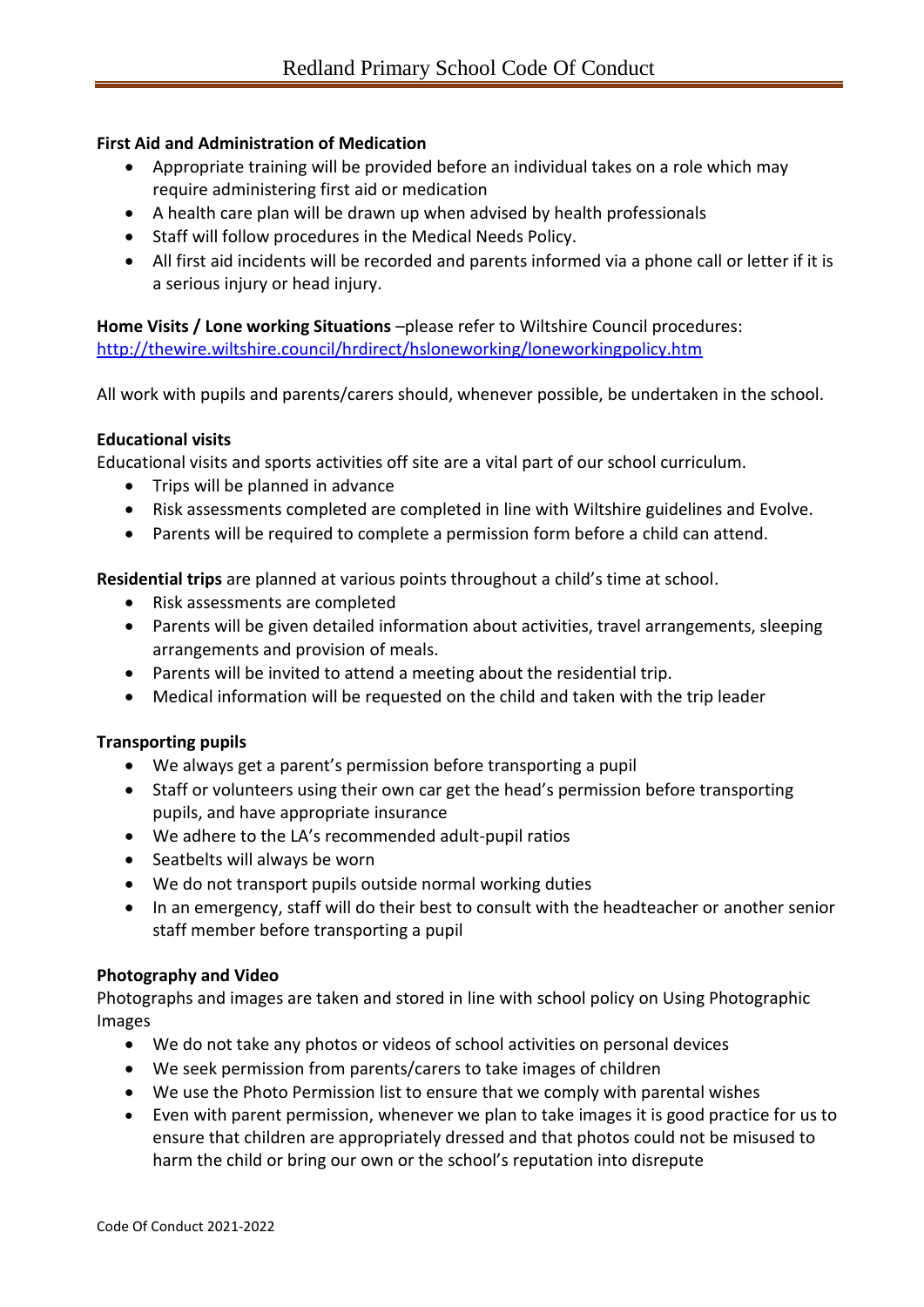### **Access to inappropriate images and internet usage**

Adults should not use equipment belonging to the school to access adult pornography or any other inappropriate material. This could include violent or extremist material. Neither should these images or materials be brought into the workplace.

Where indecent images of children or other unsuitable material are found, the Headteacher must be immediately informed; they will in turn alert the police and the Local Authority Designated Officer(s) as a matter of urgency.

Please refer to the Child Protection Policy for the allegation management procedures used by the school.

#### **Whistleblowing**

Refer to the School's Whistleblowing policy.

#### **Sharing Concerns and Recording Incidents**

All staff will follow the procedures outlined in the Child Protection Policy

- If we have any concerns about a child's welfare, we will report this immediately to the Veronika Joy Head Teacher / Designated Safeguarding lead or Rachel Griffiths Deputy Safeguarding Lead
- We will avoid asking questions if a child discloses something of concern to us
- We will be clear with anyone disclosing any matter that could concern the safety or wellbeing of a child that we cannot guarantee to keep the information to ourself
- In addition, there is a separate procedure for dealing with allegations against staff. These should be reported as above.
- If the allegation concerns the Headteacher, the Chair of Governors must be alerted instead.
- We will not let allegations made by a child or adult go unchallenged, unrecorded or unacted upon.

#### **COVID-19**

**Due to the impact of Covid-19, it is important that staff comply with the guidelines listed in the school's risk assessment. Link below. These may also have an impact on some of the points above, e.g. needing to maintain a distance from children, etc.**

#### **Up-to-date Covid-19 Risk Assessments are on the homepage of the school website.**

#### **Reference documents**

- *'Guidance for Safer Working practice for adults who work with children and young people in Education setting'* (Government offices – October 2015)
- *Working together to Safeguard Children (July 2018)*
- *'Keeping Children Safe in Education'* September 2021
- *'What to do if you're worried a child is being abused'* 2015
- *'Information sharing'* 2015
- *WSCB Social Networking policy* 2015

Policy date 2021-2022